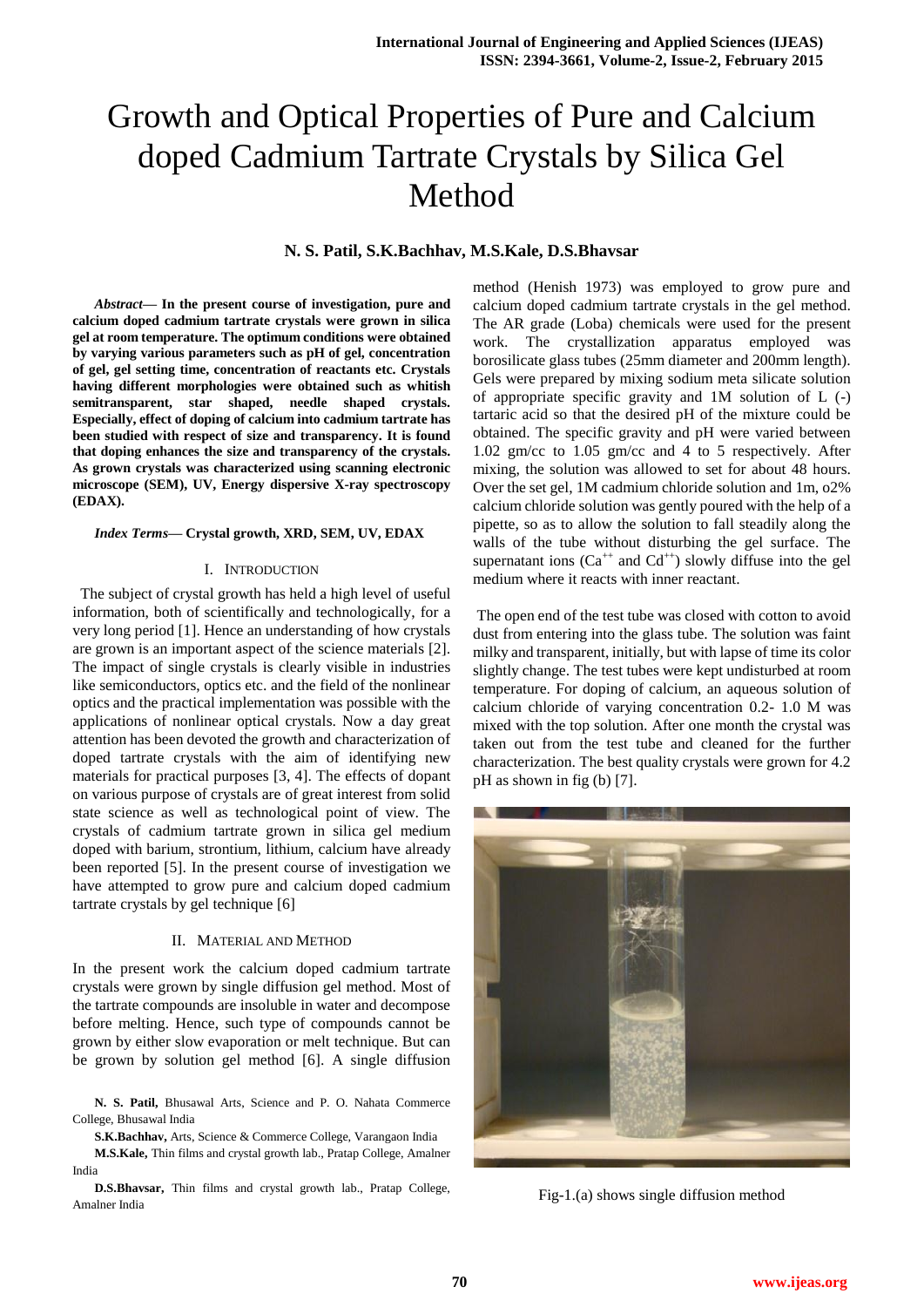

Fig-1.(b) shows CCT crystal



Fig-1 $(c)$ 



 $Fig-1$  (d)

# **Chemical reaction:**

The following reaction is expected to take place in the formation of calcium cadmium tartrate crystal

 $(C_4H_6O_6) + {}_{X}CaCl_2 + {}_{(1-x)}CdCl_2 \rightarrow Ca_xCd_{(1-x)} (C_4H_4O_6)H_2O +$ 4HCl

# III. RESULT AND DISCUSSIONS:

The various optimum conditions for the growing crystal were found and are given in table no.1

| Table 1. Optimum conditions for growth of CCT |                    |  |  |  |
|-----------------------------------------------|--------------------|--|--|--|
| <b>Conditions</b>                             | <b>CCT</b> crystal |  |  |  |
| Density of sodium meta silicate<br>solution   | $1.05$ g/cc        |  |  |  |
| Concentration of tartaric acid                | 1M                 |  |  |  |
| Volume of tartaric acid                       | 8ml                |  |  |  |
| Volume of sodium meta silicate<br>solution    | 28 <sub>ml</sub>   |  |  |  |
| pH of the Gel                                 | 4.5                |  |  |  |
| Concentration of $CaCl2$                      | 0.2M               |  |  |  |
| Concentration of CdCl <sub>2</sub>            | 1.0M               |  |  |  |
| Temperature                                   | Room Temperature   |  |  |  |

Different parameters such as concentration of reactants, pH of gel, impurities in the solvent, gel setting time, gel aging time etc have considerable effect on growth rate. Fig.2 shows optical photographs of calcium cadmium tartrate crystals inside the test tube and Fig. 3 illustrates the different morphologies of calcium cadmium tartrate crystals grown under different conditions of growth. The crystals grown are whitish, milky white and transparent, semitransparent and rectangular in shape well defined crystals of calcium cadmium tartrate crystals were obtained. Some of them were transparent small diamond shape due to fast growth rate, twin crystals are also obtained faces are well developed and polished [8]

**Table 2 Effect of concentration of reactants and habits quality and size of the crystals.**

| $\frac{1}{2}$ = $\frac{1}{2}$ = $\frac{1}{2}$ = $\frac{1}{2}$ = $\frac{1}{2}$ = $\frac{1}{2}$ = $\frac{1}{2}$ = $\frac{1}{2}$ = $\frac{1}{2}$ = $\frac{1}{2}$ |                                                    |                         |                         |                     |
|---------------------------------------------------------------------------------------------------------------------------------------------------------------|----------------------------------------------------|-------------------------|-------------------------|---------------------|
| Concentration<br>s of reactants<br>in gel                                                                                                                     | Concentration<br>of<br>reactants<br>above gel      | Habits                  | Quality                 | <b>Size</b><br>(mm) |
| $C_4H_6O_6$<br>1M(8ml,pH)<br>(4.2)                                                                                                                            | $\text{Cacl}_2,\text{CdCl}_2$<br>(20ml)            | Prismati<br>C           | Opaque                  | 3x2x2               |
| $C_4H_6O_61M(8)$<br>ml, pH 4.2)                                                                                                                               | CaCl <sub>2</sub> CdCl <sub>2</sub><br>0.5 M(25ml) | Prismati<br>$\mathbf c$ | Good<br>transpar<br>ent | 2x3x2               |

# IV. XRD STUDIES

To study the crystal structure of the CCT crystal by powder X-ray diffraction method, X-ray diffraction was recorded on the (Bruker) with CuKα radiation recorded 2θ within the range of  $20-80^\circ$ . The figure 2 shows the XRD pattern of the CCT crystal



Figure 2. XRD pattern of CCT crystal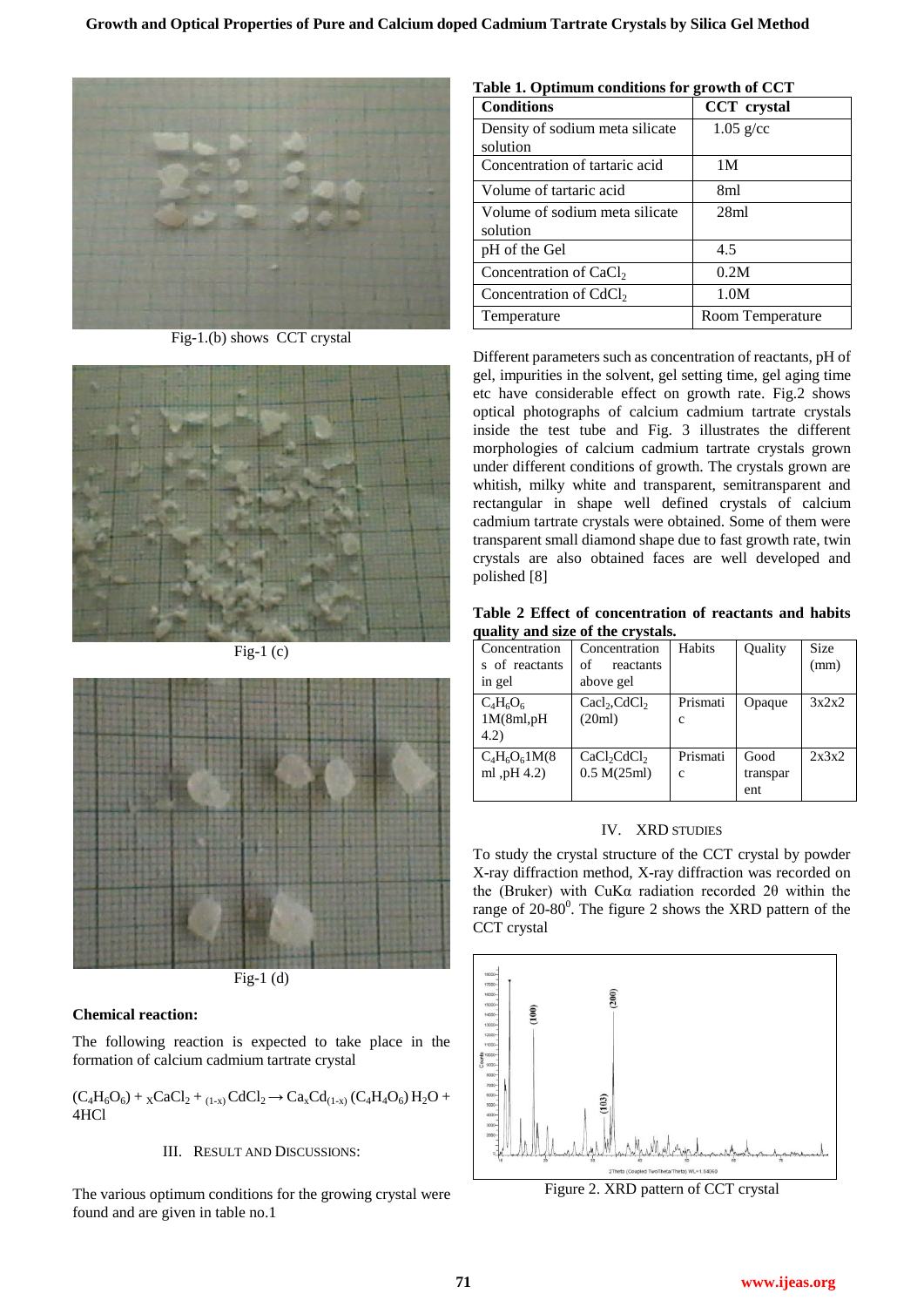XRD pattern shows very sharp peaks having high intensity, which leads to extremely good crystalline perfection of the CCT crystals. In the table 10.1, the observed d values and *h k l* plane are compared with standard data of JCPDS 65-2018. The lattice parameters a, b, c, v was found to be 5.98, 5.98, 9.65, 299.28 respectively (a=b $\neq$ c). While the α, β, was found to be at  $90^{\circ}$   $\gamma$ =120. The XRD spectrum reveals that the sample is polycrystalline having hexagonal structure. Percentage of crystallinity is very good, it is 79.99%. The grain size was 6.148 nm calculated by using the following formula:

#### $D= 0.9\lambda/\beta cos\theta$ ,

Where  $\beta$  is full width at half maximum (FWHM=.235),  $\lambda$ =1.54060 Å is the wavelength of X-ray, 20 is diffraction angle. X ray diffraction study of CCT crystals was carried out using bruker axsd8 advance model X ray diffraction with CuK $\alpha$ 1 ( $\lambda$ =1.54056 Å) radiation in the 20 range 10<sup>0</sup> -80<sup>0</sup>. The scanning speed of the specimen being  $2^0$ /min. In the present study of X-Ray powder pattern of calcium doped cadmium Tartrate crystals grown in gel medium was obtained and used to identify the grown material. The XRD patterns of CCT crystal are shown in figure 2. The spectrum match with the data reported in JCPDS files No26-0282. From this diffractogram intensity and hkl values were computed. The observation table give the index XRD data for the grown crystals value and hkl plane were calculated the unit cell parameter satisfy the condition for hexagonal system that is  $a = b \neq c$  and  $\alpha = 90$   $\beta = 90$   $\gamma = 120^0$ . From X-ray diffraction study it may be concluded that the grown crystal of CCT crystal have hexagonal system. The observed and calculated d values are given in Table No1.The diffracting are index observed d values are in good agreement with calculated values. It is very interesting to note that CCT crystals are hexagonal structure.

## **3.1Fourier Transform Infrared (FT-IR) Spectral Analysis**

Infrared spectroscopy is one of the most power analytical techniques, which offers the possibility of chemical identification and structural analysis. In the present study IR spectrum of CCT sample was recorded within the range of 500-4500 nm wave number at research center lab, M.J. College, Jalgaon. The figure 10.2 shows the IR spectra of CCT crystal





**Figure 3.a) and b) FT-IR Spectrum of pure and calcium doped cadmium crystal.**

The FT-IR analysis is a technique that provides information about the chemical bonding or molecular structure of material. The FT-IR spectrum of the grown crystals was recorded in the wave number range 400-4000 cm1 using a IR AFFinity-1 CE FT-IR SHIMADZU 2450. In the IR spectrum of CCT crystal, the absorption bands at  $3562.33 \text{ cm}^{-1}$  are due to O-H stretching bending and water of crystallization. Band at 2896  $\text{cm}^{-1}$  2488  $\text{cm}^{-1}$  are assigned to C-H starching vibrations. Strong asymmetrical band at 1555.49 cm-1 is attributed due to the C=O weaker symmetric starching in carboxylate ion. The peaks at  $1485 \text{ cm}^{-1}$ ,  $1384 \text{ cm}^{-1}$  are due the O-H in plane bending. The bands at  $1145 \text{ cm}^{-1}$  and 1060.85 cm<sup>-1</sup> are due to the C-O stretching mode. The absorption bands at  $962.15$  cm<sup>-1</sup> – 711.73 cm<sup>-1</sup> are due to metal oxygen bonding (Metal  $=$  Ca $-$  Cd). It is confirmed that in the present work water of crystallization and metal oxygen bonding is present [19-21].

## **3.2. UV-Vis Absorption Spectroscopy**

Absorption spectra of CCT crystals were recorded using SHIMADZU UV-1800 Eng 240 V SOFT UV-Vis Spectrophotometer over the wavelength range 200nm to 800nm at Nano Research lab M.J College, Jalgaon. Figure 4.(a)-(b) shows UV absorption spectra of pure and CCT crystals.

The absorbance spectrum reveals that the sample has sufficient transmission in the entire visible and IR region. The absorption coefficient is high at lower wavelength and the wide transparency from 240nm suggestive their suitability for second and third harmonic generations of the 1064 nm radiation [25-26]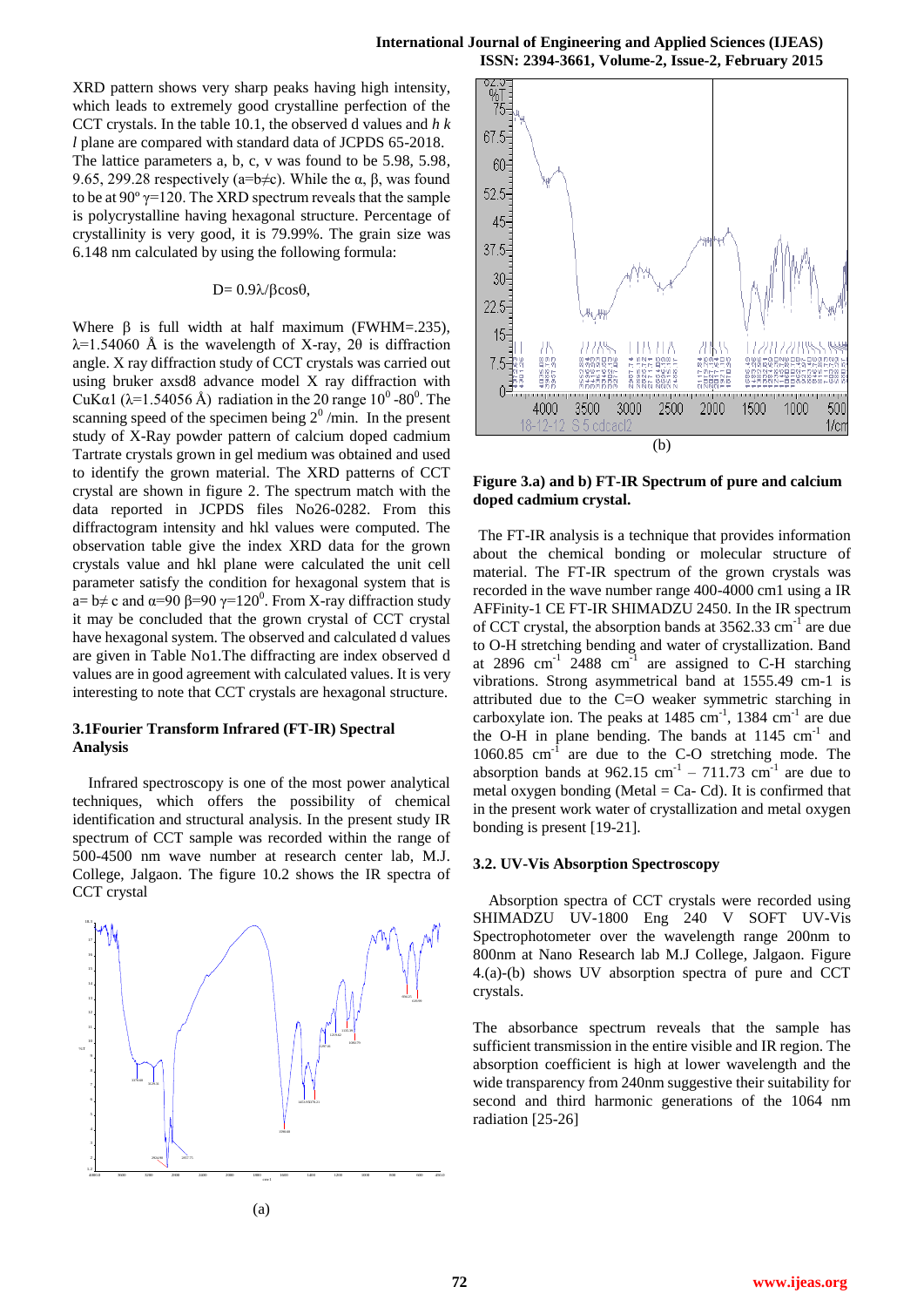

**Figure 4.a) and b) Absorbance of pure and calcium doped cadmium crystal**

The band gap energy of the CCT crystal was calculating 5.63 eV and pure by using following formula:

Band energy  $(eV) = 1240 /$  wavelength (nm).

## **3.3. Scanning Electron Microscopy (SEM)**

The surface morphology can be done by using SEM. In the present work powdered sample of CCT crystals was examine by using SEM technique at the UDCT, NMU Jalgaon



(a)



**Figure 5.a-b. SEM images of CCT crystal**



(a)



(b) **Figure 6.a-b. SEM images of pure CdTr crystal**

The study of the surface morphology of the crystal gives valuable information about its internal structure. Figure 6.a-b shows the SEM photographs with two different photographs of pure CdTr crystals.The high depth of field of the SEM imagesmakes its especially suitable for the study of the fractured surfaces and complex microstructured such as those found in composite material.These crystal are grown by layers deposition. Thick and thin layers are seen in figure. The plates with the sharp edges were observed and some plates further growth was observed. and Figure 5.a-b show the SEM photograph with two different images of CCT crystal. The SEM images reveals that the flower type structure and petals are come out from flower and each edge of petals of boundary was clear.